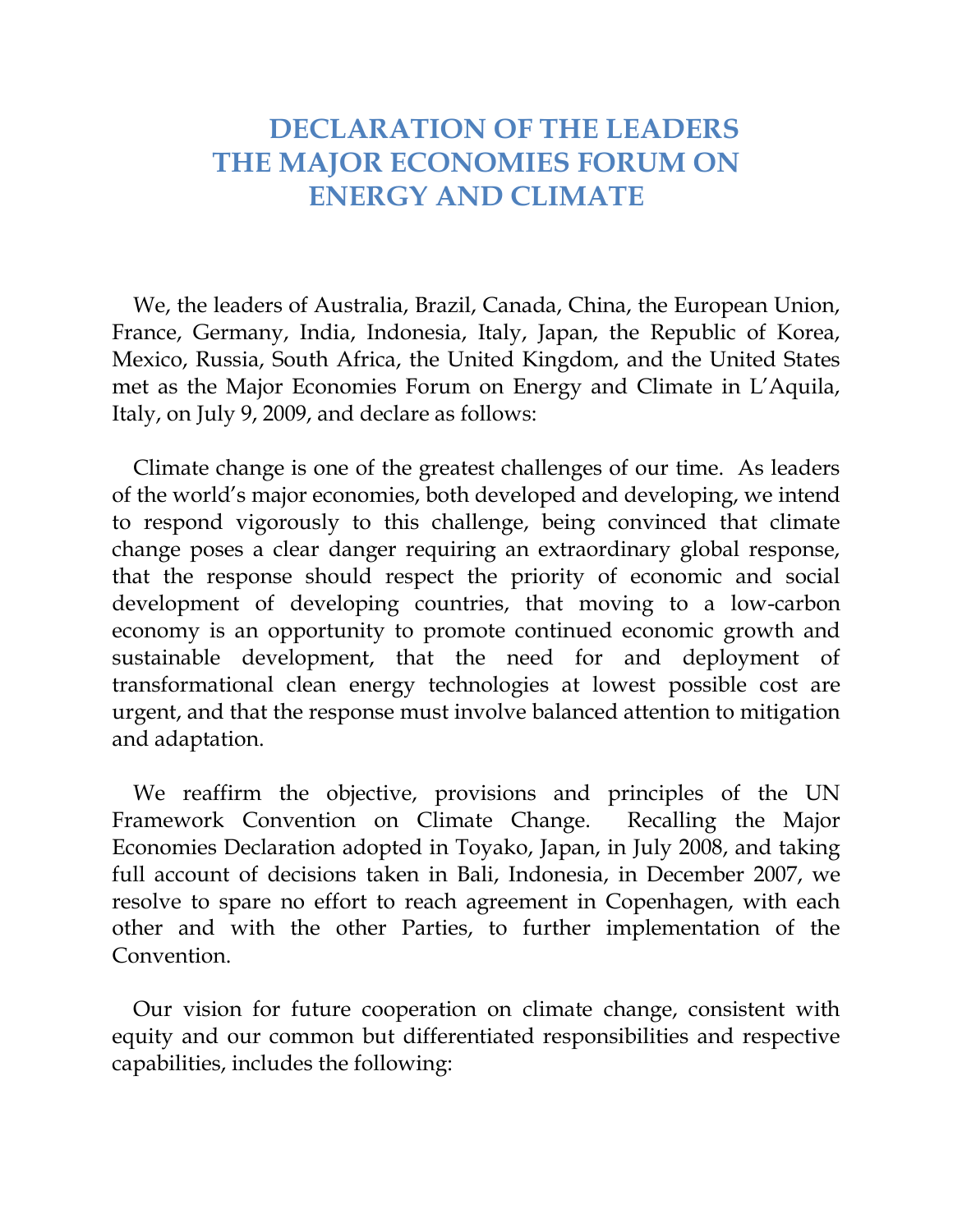## **1. Consistent with the Convention's objective and science:**

Our countries will undertake transparent nationally appropriate mitigation actions, subject to applicable measurement, reporting, and verification, and prepare low-carbon growth plans. Developed countries among us will take the lead by promptly undertaking robust aggregate and individual reductions in the midterm consistent with our respective ambitious long-term objectives and will work together before Copenhagen to achieve a strong result in this regard. Developing countries among us will promptly undertake actions whose projected effects on emissions represent a meaningful deviation from business as usual in the midterm, in the context of sustainable development, supported by financing, technology, and capacity-building. The peaking of global and national emissions should take place as soon as possible, recognizing that the timeframe for peaking will be longer in developing countries, bearing in mind that social and economic development and poverty eradication are the first and overriding priorities in developing countries and that low-carbon development is indispensible to sustainable development. We recognize the scientific view that the increase in global average temperature above pre-industrial levels ought not to exceed 2 degrees C. In this regard and in the context of the ultimate objective of the Convention and the Bali Action Plan, we will work between now and Copenhagen, with each other and under the Convention, to identify a global goal for substantially reducing global emissions by 2050. Progress toward the global goal would be regularly reviewed, noting the importance of frequent, comprehensive, and accurate inventories.

We will take steps nationally and internationally, including under the Convention, to reduce emissions from deforestation and forest degradation and to enhance removals of greenhouse gas emissions by forests, including providing enhanced support to developing countries for such purposes.

2. Adaptation to the adverse effects of climate change is essential. Such effects are already taking place. Further, while increased mitigation efforts will reduce climate impacts, even the most aggressive mitigation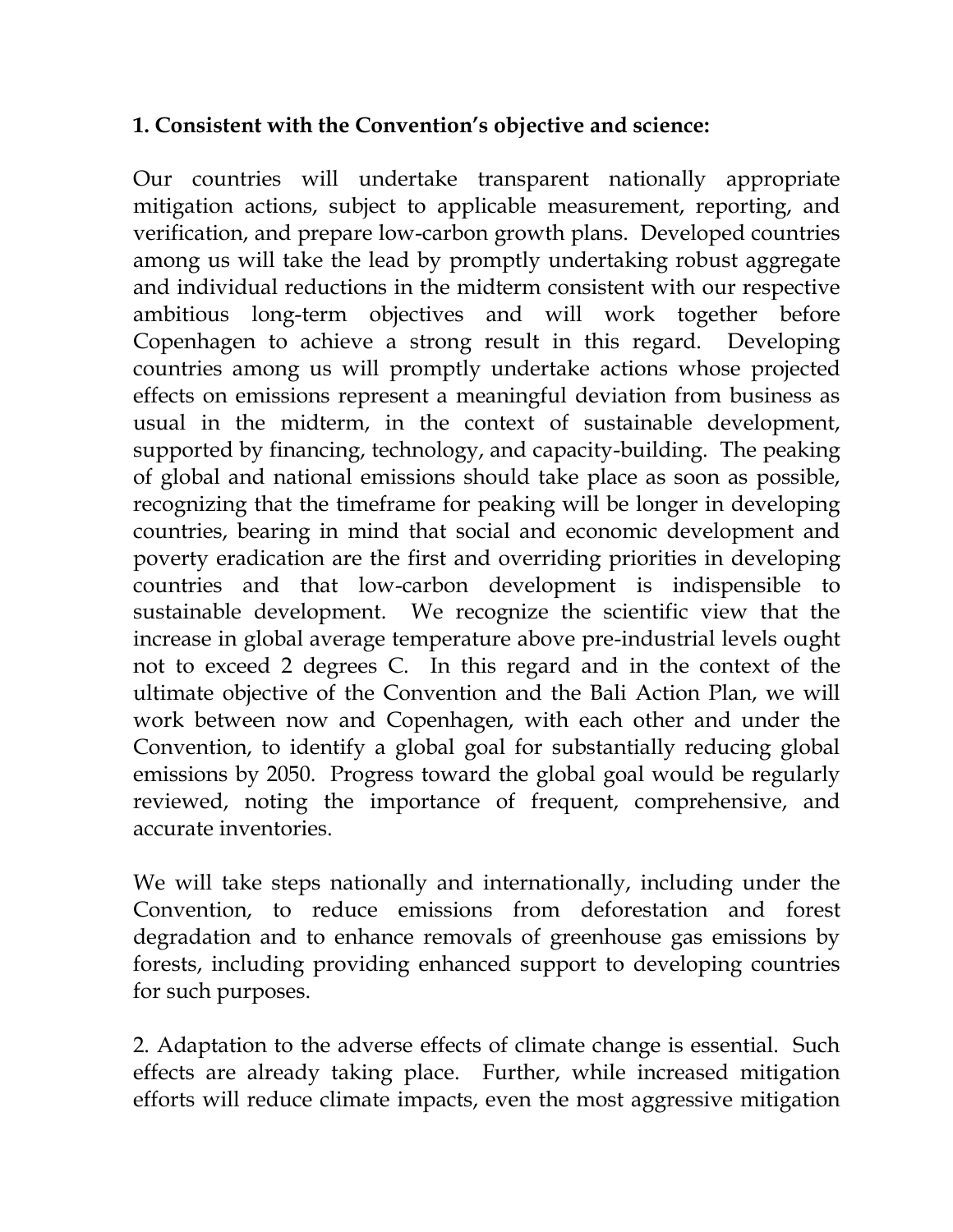efforts will not eliminate the need for substantial adaptation, particularly in developing countries which will be disproportionately affected. There is a particular and immediate need to assist the poorest and most vulnerable to adapt to such effects. Not only are they most affected but they have contributed the least to the build up of greenhouse gases in the atmosphere. Further support will need to be mobilized, should be based on need, and will include resources additional to existing financial assistance. We will work together to develop, disseminate, and transfer, as appropriate, technologies that advance adaptation efforts.

3. We are establishing a Global Partnership to drive transformational low-carbon, climate-friendly technologies. We will dramatically increase and coordinate public sector investments in research, development, and demonstration of these technologies, with a view to doubling such investments by 2015, while recognizing the importance of private investment, public-private partnerships and international cooperation, including regional innovation centers. Drawing on global best practice policies, we undertake to remove barriers, establish incentives, enhance capacity-building, and implement appropriate measures to aggressively accelerate deployment and transfer of key existing and new low-carbon technologies, in accordance with national circumstances. We welcome the leadership of individual countries to spearhead efforts among interested countries to advance actions on technologies such as energy efficiency; solar energy; smart grids; carbon capture, use, and storage; advanced vehicles; high-efficiency and lower-emissions coal technologies; bio-energy; and other clean technologies. Lead countries will report by November 15, 2009, on action plans and roadmaps, and make recommendations for further progress. We will consider ideas for appropriate approaches and arrangements to promote technology development, deployment, and transfer.

4. Financial resources for mitigation and adaptation will need to be scaled up urgently and substantially and should involve mobilizing resources to support developing countries. Financing to address climate change will derive from multiple sources, including both public and private funds and carbon markets. Additional investment in developing countries should be mobilized, including by creating incentives for and